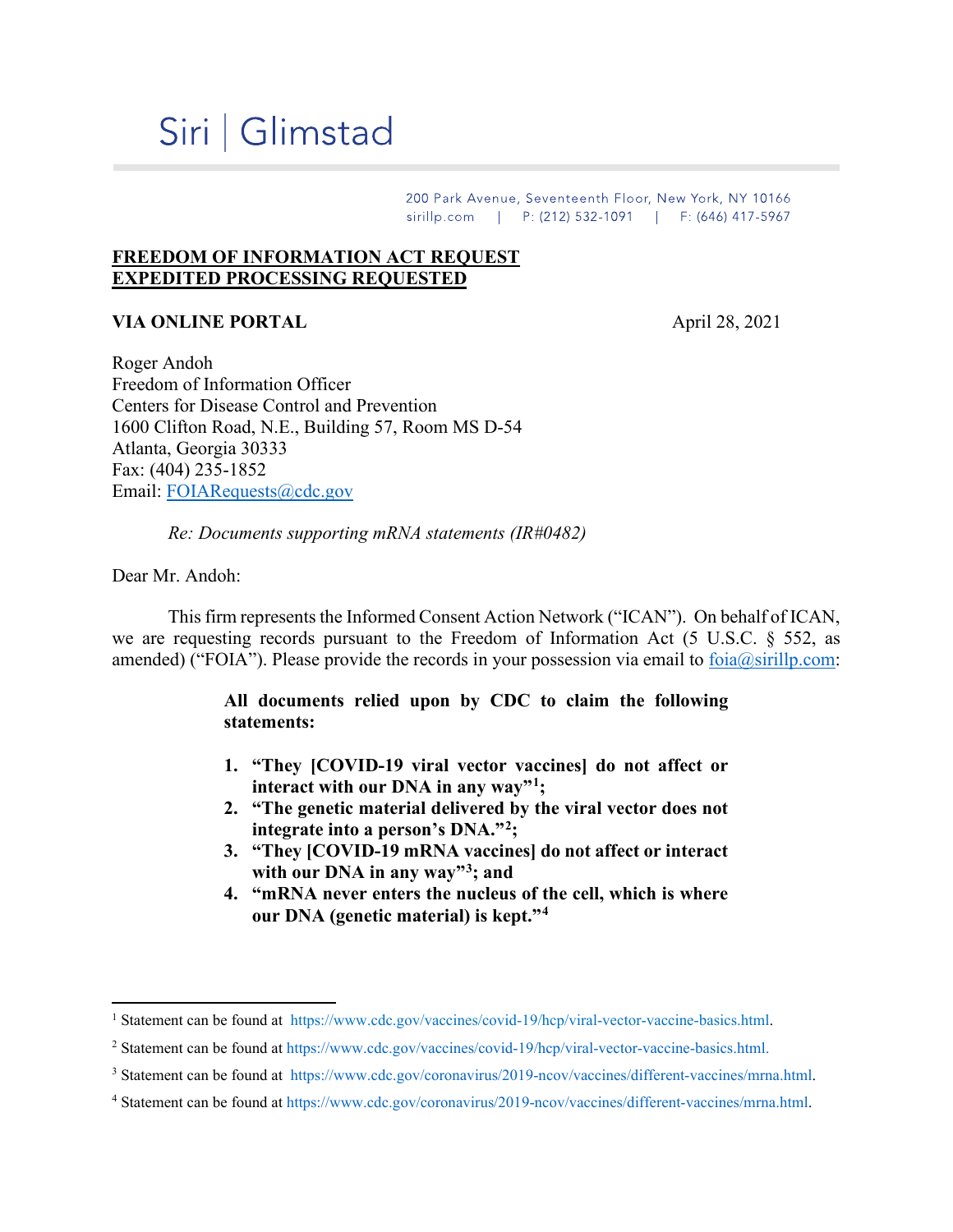#### **Request For Expedited Processing**

ICAN requests expedited processing for this request. ICAN is "primarily engaged in disseminating information to the general public" and there is an "urgency to inform the public concerning actual or alleged Federal Government activity." 5 U.S.C.  $\S$  552(a)(6)(E)(v)(II).

ICAN's mission is to raise public awareness about public health safety and to provide the public with information to give informed consent regarding related health interventions. The SARS-CoV-2, also known as COVID-19, pandemic has affected myriad aspects of every American's life.

Numerous experimental vaccines against COVID-19 are in development and those processes are highly publicized. Three of these vaccines are being widely distributed and used pursuant to Emergency Use Authorizations granted by the FDA, with one being recently paused due to safety concers.

There is evidence existing that appears to potentially contradict the statements made by the CDC and addressed in this request. For example, "Studies have shown that replicationincompetent adenoviral vectors randomly integrate into host chromosomes at frequencies of 0.001-1% of infected cells." [https://pubmed.ncbi.nlm.nih.gov/12109211/.](https://pubmed.ncbi.nlm.nih.gov/12109211/) Further, another study indicates that segments of SARS-CoV-2 Viral RNA can become integrated into human genomic DNA and that this newly acquired viral sequence is not silent, meaning that these genetically modified regions of genomic DNA are transcriptionally active (DNA is being converted back into RNA). *See* [https://www.biorxiv.org/content/biorxiv/early/2020/12/13/2020.12.12.422516.full.](https://www.biorxiv.org/content/biorxiv/early/2020/12/13/2020.12.12.422516%E2%80%8C.full.%E2%80%8Cpdf) [pdf.](https://www.biorxiv.org/content/biorxiv/early/2020/12/13/2020.12.12.422516%E2%80%8C.full.%E2%80%8Cpdf)

ICAN certifies that the information in the request is true and correct to the best of ICAN's knowledge and belief.

Fees and charges for this search are to be waived pursuant to 5 U.S.C.  $\S$  552 (a)(4)(A)(iii) since ICAN is a not-for-profit  $501(c)(3)$  organization and its mission is to raise public awareness about vaccine safety and provide the public with information to give informed consent. As part of its mission, ICAN investigates and disseminates information regarding vaccine safety, including through their website, and through press events and releases. ICAN is seeking the information in this FOIA request to allow it to contribute to the public understanding of the government's vaccine safety programs, including the government's efforts to promote vaccine safety. The information requested in this FOIA request will not contribute to any commercial activities.

Please note that the FOIA provides that if only portions of a requested file are exempted from release, the remainder must still be released. We, therefore, request that we be provided with all non-exempt portions which are reasonably segregable. We further request that you describe any deleted or withheld material in detail and specify the statutory basis for the denial as well as your reasons for believing that the alleged statutory justification applies. Please also separately state your reasons for not invoking your discretionary powers to release the requested documents in the public interest. Such statements may help to avoid unnecessary appeal and litigation. ICAN of course reserves all rights to appeal the withholding or deletion of any information.